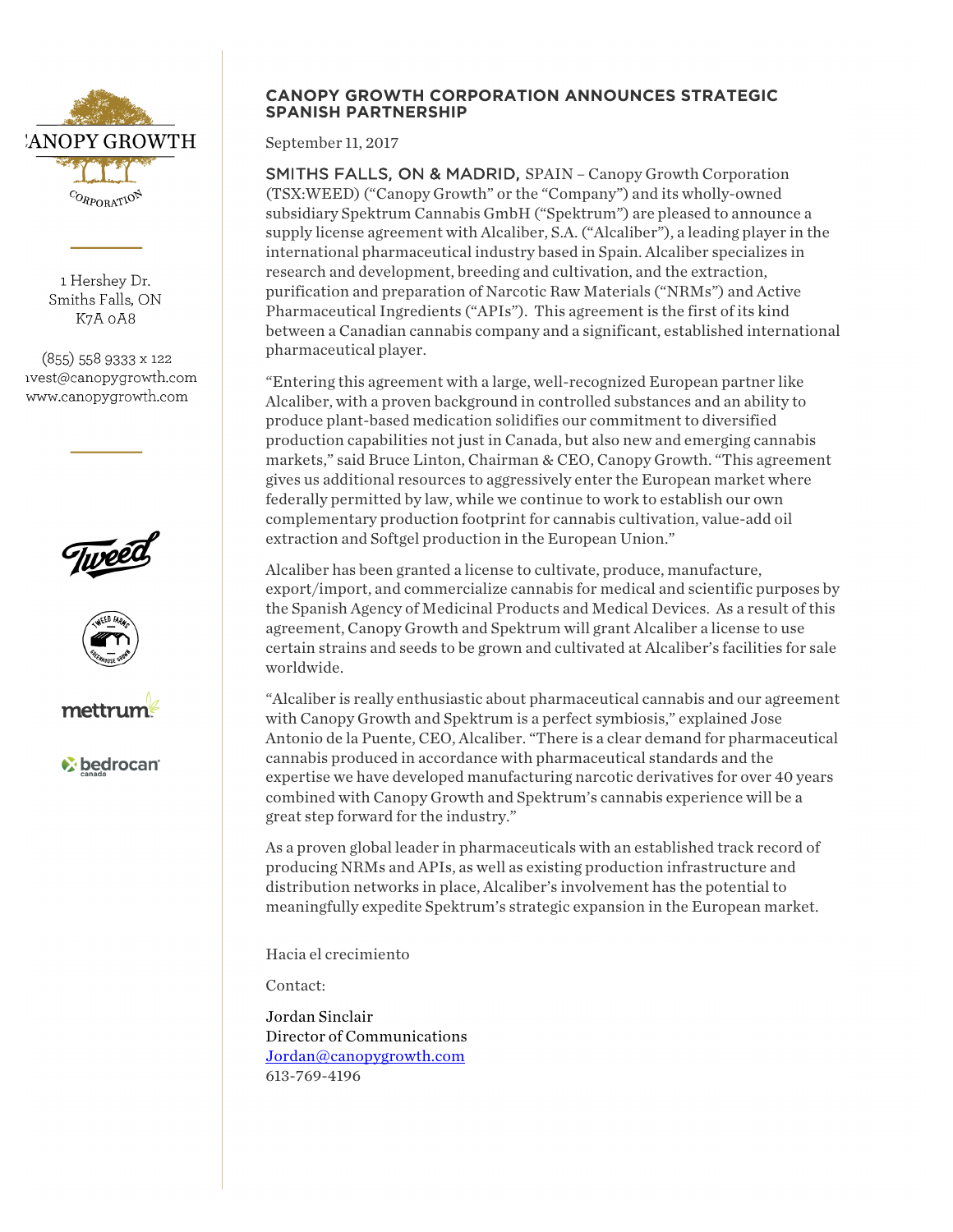Investor Relations Tyler Burns Tyler.burns@canopygrowth.com 855-558-9333 ex 122

Director: Bruce Linton tmx@canopygrowth.com